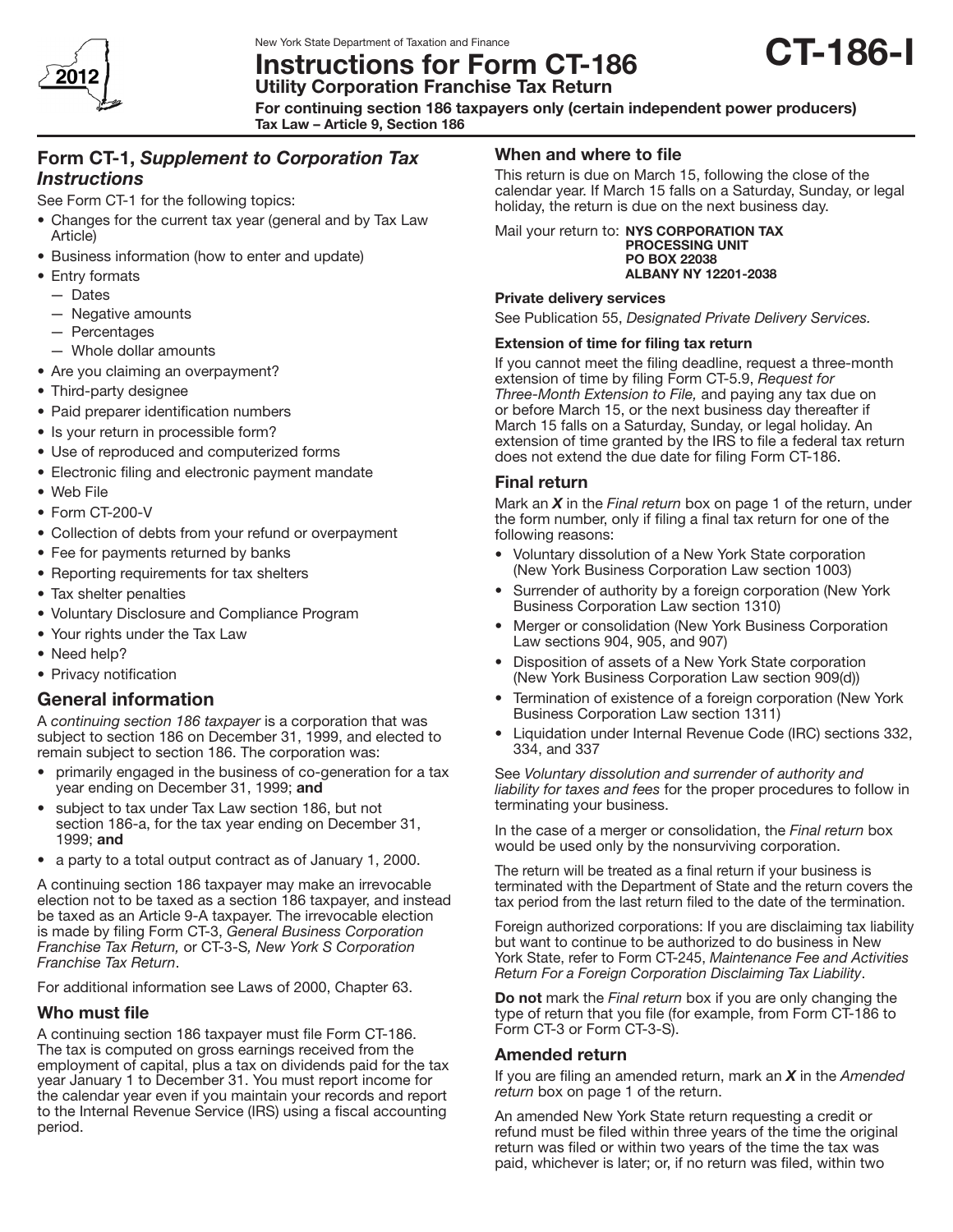years of the time the tax was paid. For additional limitations on credits or refunds, see Tax Law, Article 27, section 1087.

## Other forms you may have to file Independently procured insurance tax – Article 33-A

If you purchase or renew a taxable insurance contract directly from an insurer not authorized to transact business in New York State under a *Certificate of Authority* from the Superintendent of Financial Services, you may be liable for a tax of 3.6% (.036) of the premium. For more information, see Forms CT-33-D (4/11), *Tax on Premiums Paid or Payable To an Unauthorized Insurer For Taxable Insurance Contracts with an Effective Date before July 21, 2011;* and CT-33-D (7/11)*, Tax on Premiums Paid or Payable To an Unauthorized Insurer For Taxable Insurance Contracts with an Effective Date on or after July 21, 2011.*

#### Foreign corporations – maintenance fee

If you are a *foreign corporation* (a corporation organized outside of New York State) authorized to do business in New York State under Business Corporation Law Article 13 or 15‑A, you must pay an annual maintenance fee of \$300. If you do not pay this fee or its equivalent in New York State corporation taxes and metropolitan transportation business taxes (MTA surcharges), your authorization to do business in New York State may be annulled. Payments of New York State corporation taxes (including the MTA surcharge) under Articles 9, 9‑A, and 32 are counted as payments toward the \$300 annual maintenance fee. However, the license fee reported on Form CT‑240, *Foreign Corporation License Fee Return,* is not considered corporation tax and cannot be considered as a payment toward the maintenance fee.

If the total of corporation taxes you paid in the current tax year is less than \$300, enter *300* on Form CT‑186, line 7, and make a payment of \$300 with that form. In addition, on any other Article 9 returns, indicate that you paid a total tax and maintenance fee of \$300 with Form CT-186, and make no remittance with any other returns.

#### Foreign corporations – license fee

Foreign corporations doing business in New York State must also file Form CT-240 whether or not they are authorized to do business in New York State. Form CT-240 must be filed with the corporation's first franchise tax return or if the capital stock employed in New York State has increased since the last license fee return was filed.

#### Voluntary dissolution and surrender of authority and liability for taxes and fees

A *domestic corporation* (incorporated in New York State) is generally liable for corporate franchise taxes for each fiscal or calendar year, or part thereof, during which it is incorporated, regardless of whether it carries on any activity. For example, a person who intends to go into business organizes a new corporation under the New York Business Corporation Law for the purpose of operating the new business as a corporation. However, the business is never started and the corporation never conducts any business. Under these circumstances, the corporation would usually be liable for franchise taxes for each tax year until it is formally dissolved with the Department of State.

A foreign corporation (incorporated outside of New York State) is liable for franchise taxes during the period in which it does business, employs capital, owns or leases property, or maintains an office within New York State. In addition, a foreign corporation that is authorized to do business in New York State is also liable for payments of its annual maintenance fee until the time it surrenders with the Department of State its authority to do business, regardless of whether it does business, employs capital, owns or leases property, or maintains an office in the state. The maintenance fee may be taken as a credit against the franchise tax.

For information on voluntary dissolution and surrender of authority, see Forms TR-125, *Instructions for Voluntary Dissolution of New York State Business Corporations,* and TR-199, *Surrender of Authority-Foreign Corporation,* on our Web site (see *Need help?*).

#### Employer identification number, file number, and other identifying information

For us to process your corporation tax forms, it is important that we have the necessary identifying information. Keep a record of that information and include it on each corporation tax form mailed. If you use a paid preparer or accounting firm, make sure they use your complete and accurate identifying information when completing all forms.

## MTA surcharge

Any corporation taxable under Article 9 section 186, that does business in the Metropolitan Commuter Transportation District (MCTD) must file Form CT‑186‑M, *Utility Corporation MTA Surcharge Return,* and pay an MTA surcharge on business done in the Metropolitan Transportation Authority region. The MCTD includes the counties of New York, Bronx, Queens, Kings, Richmond, Dutchess, Nassau, Orange, Putnam, Rockland, Suffolk, and Westchester.

## Line instructions

Line A – Make your check or money order payable in United States funds. We will accept a foreign check or foreign money order only if payable through a United States bank or if marked *Payable in U.S. funds.*

#### Line 6

Temporary deferral of certain tax credits — For tax years beginning on or after January 1, 2010, and before January 1, 2013, if the total amount of certain credits that you may use to reduce your tax or have refunded to you is greater than \$2 million, the excess over \$2 million must be deferred to, and used or refunded in, tax years beginning on or after January 1, 2013. For more information about the credit deferral, see Form CT-500*, Corporation Tax Credit Deferral*.

If you are subject to the credit deferral, you must complete all credit forms without regard to the deferral. However, the credit amount that is transferred to your tax return to be applied against your tax due or to be refunded to you may be reduced. Follow the instructions for Form CT-500 to determine the amounts to enter on your tax return.

Mark an *X* in the appropriate box(es) and enter the total amount of tax credits claimed. Attach the form(s) to your return. If you are claiming a credit for which no specific box is provided, mark an *X* in the *Other credits* box and attach the appropriate form(s).

These credits may not reduce your tax below the minimum tax. If you are an authorized foreign corporation, these credits may not reduce your total tax and MTA surcharge below the \$300 maintenance fee.

If more than one of these credits applies, you may use them in any order you choose.

Line 8b – If you did not file Form CT-5.9 and the amount on line 7 (net franchise tax) is more than \$1,000, you must pay a mandatory 25% (.25) first installment of estimated tax for the period following the period covered by the return.

Use Form CT-400, *Estimated Tax for Corporations,* to file and pay the additional installments of estimated tax for the next period. If you expect the franchise tax for the next period to exceed \$1,000, you must file additional installments of estimated tax on June 15, September 15, and December 15.